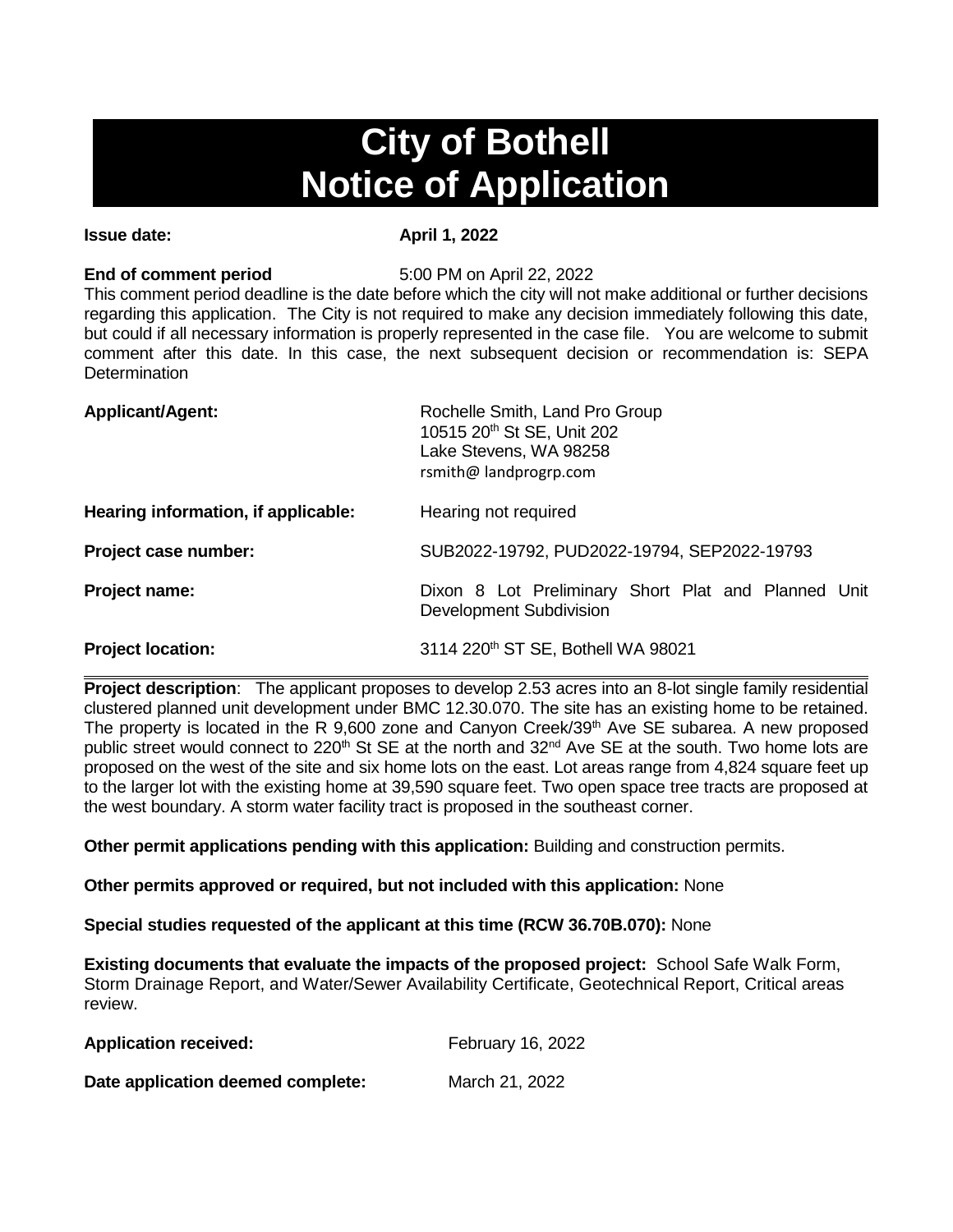A preliminary determination of consistency has not been made at the time of this notice. The following applicable development regulations will be used for project mitigation and consistency: Bothell Municipal Code Titles: 11-Administration, 12-Zoning, 14-Environment, City of Bothell Design and Construction Standards and Specifications, Imagine Bothell...Comprehensive Plan.

Every person has the right to comment on this project by submitting those comments in writing to Jones Sorensen, [Jones.Sorensen@bothellwa.gov](mailto:Jones.Sorensen@bothellwa.gov) - 425-806-6408 at the Department of Community Development within the comment period identified above. Those who may wish to receive notice of and participate in any hearings, and/or request a copy of the decision once made and any appeal rights may also submit such requests to the Department of Community Development.

Project files, plans and documents are available for viewing and/or copying (at the requestor's cost). To view records or request copies of documents please submit Public Records request via City [website.](https://bothellwa.mycusthelp.com/WEBAPP/_rs/(S(buo55z5nlwdya22dwvazlqaw))/SupportHome.aspx?sSessionID=&lp=2) Arrangements to view the documents will be made once the request is completed and are located at the Department of Community Development, Bothell City Hall, 18415 101<sup>st</sup> Ave NE, Bothell, WA 98011.